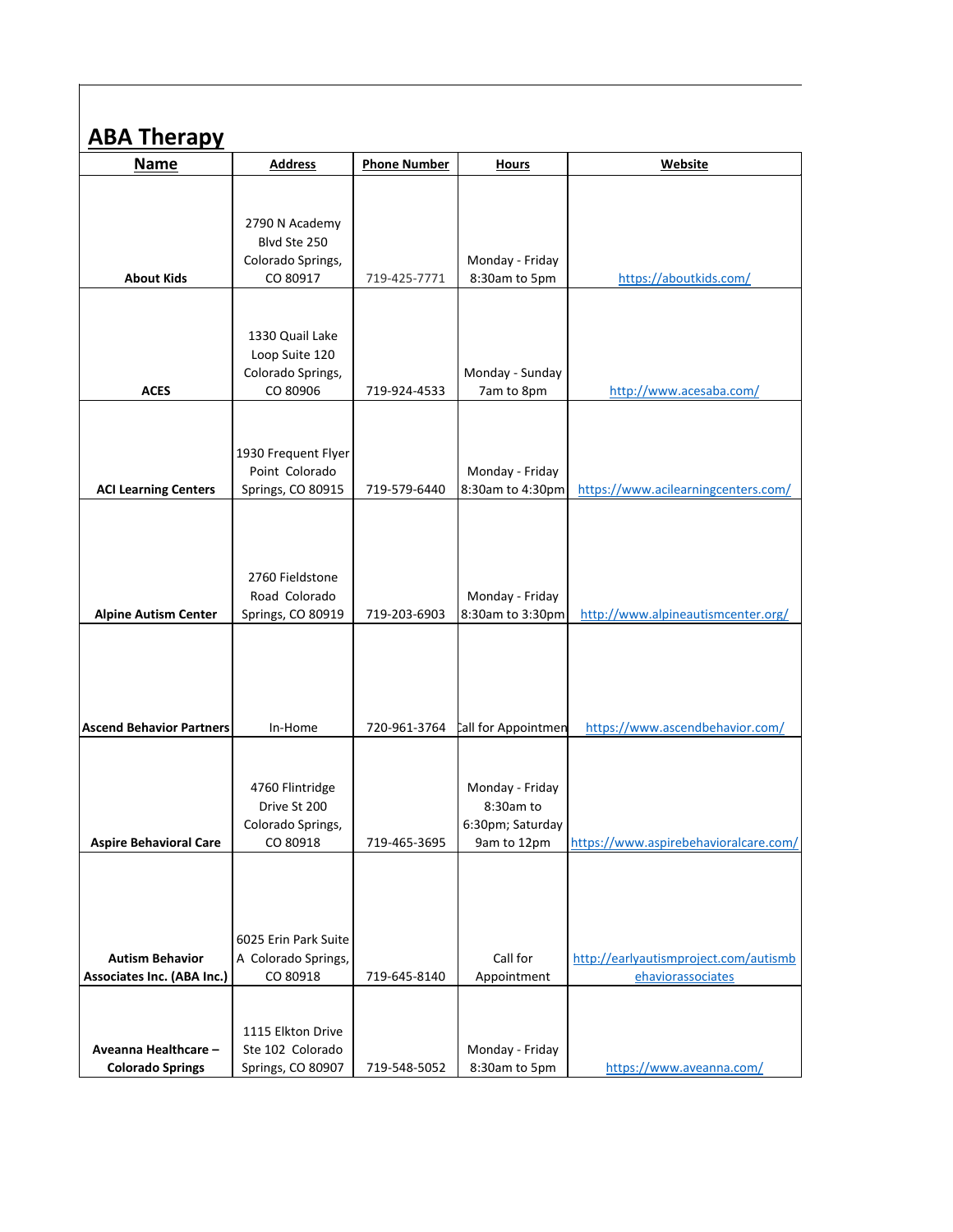|                                                            | 1624 Bonforte                           |              |                                  |                                        |
|------------------------------------------------------------|-----------------------------------------|--------------|----------------------------------|----------------------------------------|
| Aveanna Healthcare -                                       | <b>Boulevard Ste C</b>                  |              | Monday - Friday                  |                                        |
| Pueblo                                                     | Pueblo, CO 81001                        | 303-694-0555 | 8:30am to 5pm                    | https://www.aveanna.com/               |
|                                                            |                                         |              |                                  |                                        |
|                                                            | 245 S Academy Blvd<br>Colorado Springs, |              |                                  | https://www.behaviorcarespecialists.co |
| <b>Behavior Care Specialists</b>                           | CO 80910                                | 719-284-0280 | Monday - Friday<br>8am to 5pm    | m                                      |
|                                                            |                                         |              |                                  |                                        |
|                                                            | 4815 List Drive Ste                     |              |                                  |                                        |
|                                                            | 107 Colorado                            |              | Monday - Friday                  |                                        |
| <b>Bright Behavior Inc</b>                                 | Springs, CO 80919                       | 719-357-6603 | 9am to 5pm                       | http://www.brightbehaviorinc.com/      |
|                                                            |                                         |              | Monday - Friday                  |                                        |
|                                                            | 7011 Campus Drive                       |              | 9m to 7pm;                       |                                        |
| <b>Colorado Behavior and</b>                               | #205 Colorado                           |              | Saturday 9am to                  |                                        |
| <b>Learning Group</b>                                      | Springs, CO 80920                       | 719-466-4809 | 4pm                              | http://www.coloradobehavior.com/       |
|                                                            |                                         |              |                                  |                                        |
|                                                            |                                         |              |                                  |                                        |
|                                                            | 4570 Hilton Pkwy                        |              |                                  |                                        |
| <b>Consultants for Children,</b><br>Inc.                   | #203 Colorado<br>springs, CO 80907      | 720-272-1289 | Monday - Friday<br>8am to 5pm    | https://cfcico.com/                    |
|                                                            |                                         |              |                                  |                                        |
|                                                            | Drive Unit D                            |              |                                  |                                        |
| <b>Continuum Autism</b><br><b>Specturm Alliance (CASA)</b> | Colorado Springs,<br>CO 80906           | 719-375-2955 | Monday - Friday<br>8:30am to 5pm | http://autismspectrumalliance.com/     |
|                                                            |                                         |              | 8am to 4pm;                      |                                        |
|                                                            | 3210 N Academy                          |              | Wednesday 8am                    |                                        |
| Dr. Annelise Spees MD -                                    | <b>Blvd Suite 3</b>                     |              | to 12pm;                         |                                        |
| <b>Doctors Medical Group of</b>                            | Colorado Springs,                       |              | Thursday - Friday                |                                        |
| <b>Colorado Springs</b>                                    | CO 80917                                | 719-531-0409 | 8am to 4pm                       | http://www.drannelise.com              |
|                                                            |                                         |              |                                  |                                        |
|                                                            |                                         |              |                                  |                                        |
|                                                            | 6160 Tutt Blyd Ste                      |              | Monday - Friday<br>8am to 7pm;   |                                        |
| <b>Family Support Center -</b>                             | 120 Colorado                            |              | Saturday 8am to                  |                                        |
| North Office                                               | Springs, CO 80923                       | 719-540-2108 | 5pm                              | http://fscautism.com                   |
|                                                            |                                         |              |                                  |                                        |
|                                                            |                                         |              |                                  |                                        |
|                                                            |                                         |              | Monday - Friday                  |                                        |
|                                                            | 1026 W Abriendo                         |              | 8am to 7pm;                      |                                        |
| <b>Family Support Center -</b>                             | Ave Pueblo, CO                          |              | Saturday 8am to                  |                                        |
| <b>Pueblo Office</b>                                       | 81003                                   | 719-252-3327 | 5pm                              | http://fscautism.com                   |
|                                                            | 1330 Quail Lake                         |              | Monday - Friday                  |                                        |
| <b>Family Support Center -</b>                             | Loop Ste 200                            |              | 8am to 7pm;                      |                                        |
| <b>Specialized Autism</b>                                  | Colorado Springs,                       |              | Saturday 8am to                  |                                        |
| <b>Services</b>                                            | CO 80906                                | 719-540-2108 | 5pm                              | http://fscautism.com                   |
|                                                            |                                         |              |                                  |                                        |
|                                                            |                                         |              | Monday - Friday                  |                                        |
| <b>Family Support Center -</b>                             | 155 Printers Pkway                      |              | 8am to 7pm;                      |                                        |
| <b>Specialized Autism</b><br><b>Services</b>               | Ste 120 Colorado<br>Springs, CO 80910   | 719-540-2160 | Saturday 8am to                  | http://fscautism.com/                  |
|                                                            |                                         |              | 5pm                              |                                        |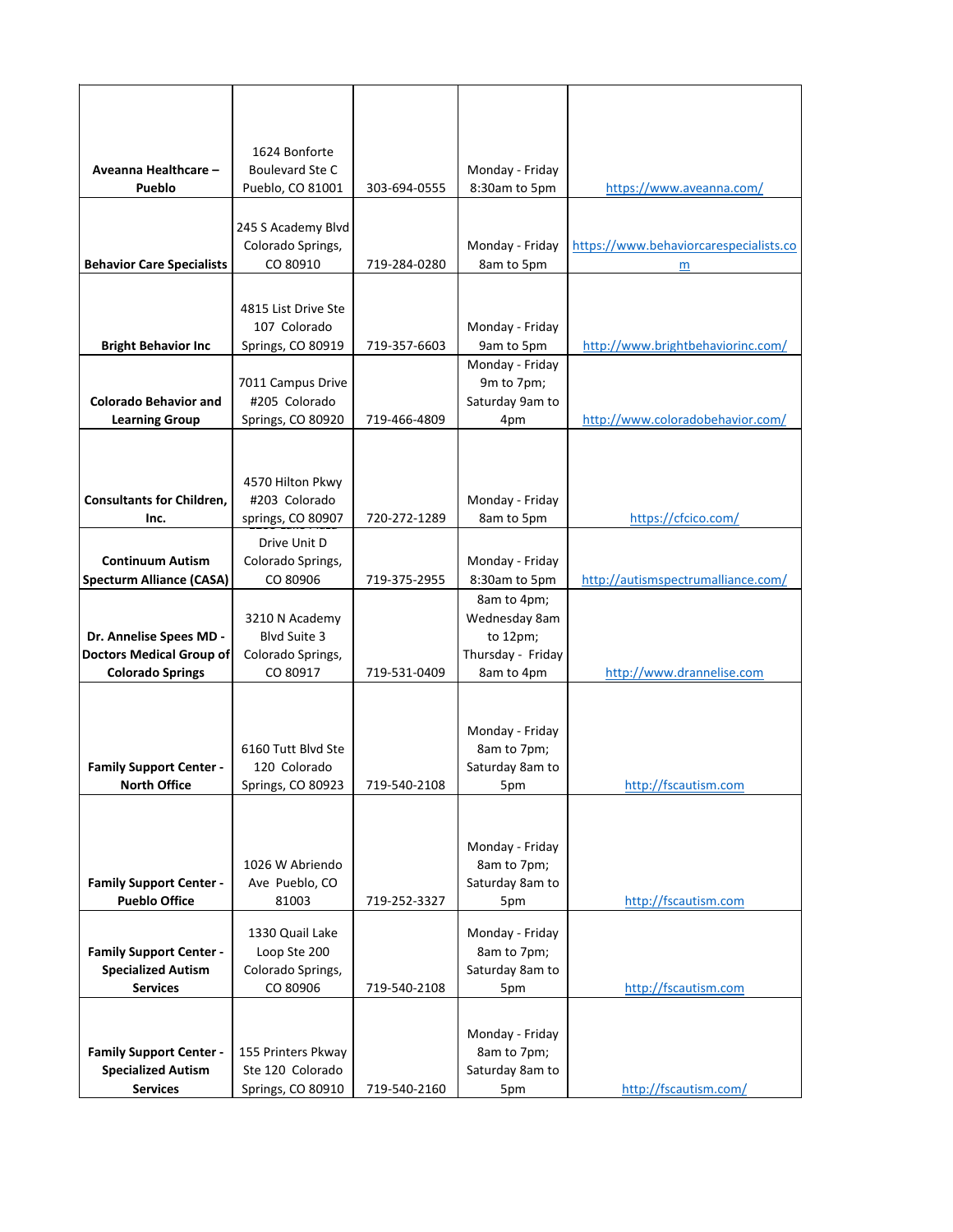| <b>Foundation for Successful</b> | 1879 Austin Bluffs<br>Pkwy Colorado     |              | Monday - Friday                |                                        |
|----------------------------------|-----------------------------------------|--------------|--------------------------------|----------------------------------------|
| Living, Inc.                     | Springs, CO 80918                       | 719-227-3939 | 8am to 5:30pm                  | http://www.thefsl.org/                 |
|                                  |                                         |              |                                |                                        |
|                                  |                                         |              |                                |                                        |
|                                  |                                         |              |                                |                                        |
|                                  | 5446 North                              |              |                                |                                        |
|                                  | Academy Blvd Suite                      |              |                                |                                        |
| <b>Horizons Behavioral</b>       | 105 Colorado                            |              | Call for                       |                                        |
| <b>Consultants, LLC</b>          | Springs, CO 80918                       | 719-505-6289 | Appointment                    | http://www.horizonsbehavior.com/       |
|                                  |                                         |              |                                |                                        |
|                                  | 1079 Space Center                       |              |                                |                                        |
| <b>InBloom Autism Services</b>   | Drive Colorado<br>Springs, CO 80915     | 888-754-0398 | Call for                       | https://www.inbloomautism.com/color    |
|                                  |                                         |              | Appointment                    | ado-springs                            |
|                                  |                                         |              |                                |                                        |
|                                  | 5526 N Academy                          |              |                                |                                        |
| <b>Keystone Achievements</b>     | Blvd #109 Colorado<br>Springs, CO 80918 | 719-301-5100 | Monday - Friday<br>8am to 5pm  | https://keystoneachievements.com/      |
|                                  |                                         |              |                                |                                        |
|                                  |                                         |              |                                |                                        |
| <b>Memorial Hospital</b>         | 1400 East Boulder<br>St. Colorado       |              |                                |                                        |
| <b>Pediatric Expertise</b>       | Springs, CO 80909                       | 719-365-5000 | 24/7                           | www.childrenscolorado.org              |
|                                  |                                         |              |                                |                                        |
|                                  | 175 South Union                         |              |                                |                                        |
| <b>Memorial Hospital</b>         | Blvd., Suite 255                        |              |                                |                                        |
| <b>Therapy Care at Printers</b>  | Colorado Springs,                       |              | Monday - Friday                | https://www.childrenscolorado.org/loca |
| Park                             | CO 80910                                | 719-305-8000 | 7:30am to 6pm                  | tions/therapy-care-printers-park/      |
|                                  |                                         |              |                                |                                        |
|                                  |                                         |              |                                |                                        |
| <b>Next Level Interventions,</b> | Colorado Springs,                       |              | Monday - Sunday                | https://www.facebook.com/pg/nextlev    |
| LLC                              | CO 80923                                | 570-460-2202 | 7am to 8pm                     | elinterventions                        |
|                                  |                                         |              |                                |                                        |
|                                  | 7222 Commerce                           |              |                                |                                        |
|                                  | <b>Center Drive Suite</b>               |              |                                |                                        |
|                                  | 132 Colorado                            |              | Call for                       |                                        |
| <b>Northstar Achievements</b>    | Springs, CO 80919                       | 719-439-2525 | Appointment                    | http://northstaraba.com/               |
|                                  |                                         |              |                                |                                        |
|                                  |                                         |              | Monday - Friday                |                                        |
|                                  | PO Box 26635<br>Colorado Springs,       |              | 8am to 6pm;<br>Saturday 9am to |                                        |
| <b>Peak Autism Services</b>      | CO 80936                                | 719-464-7954 | 1pm                            | https://www.peakautismservices.com     |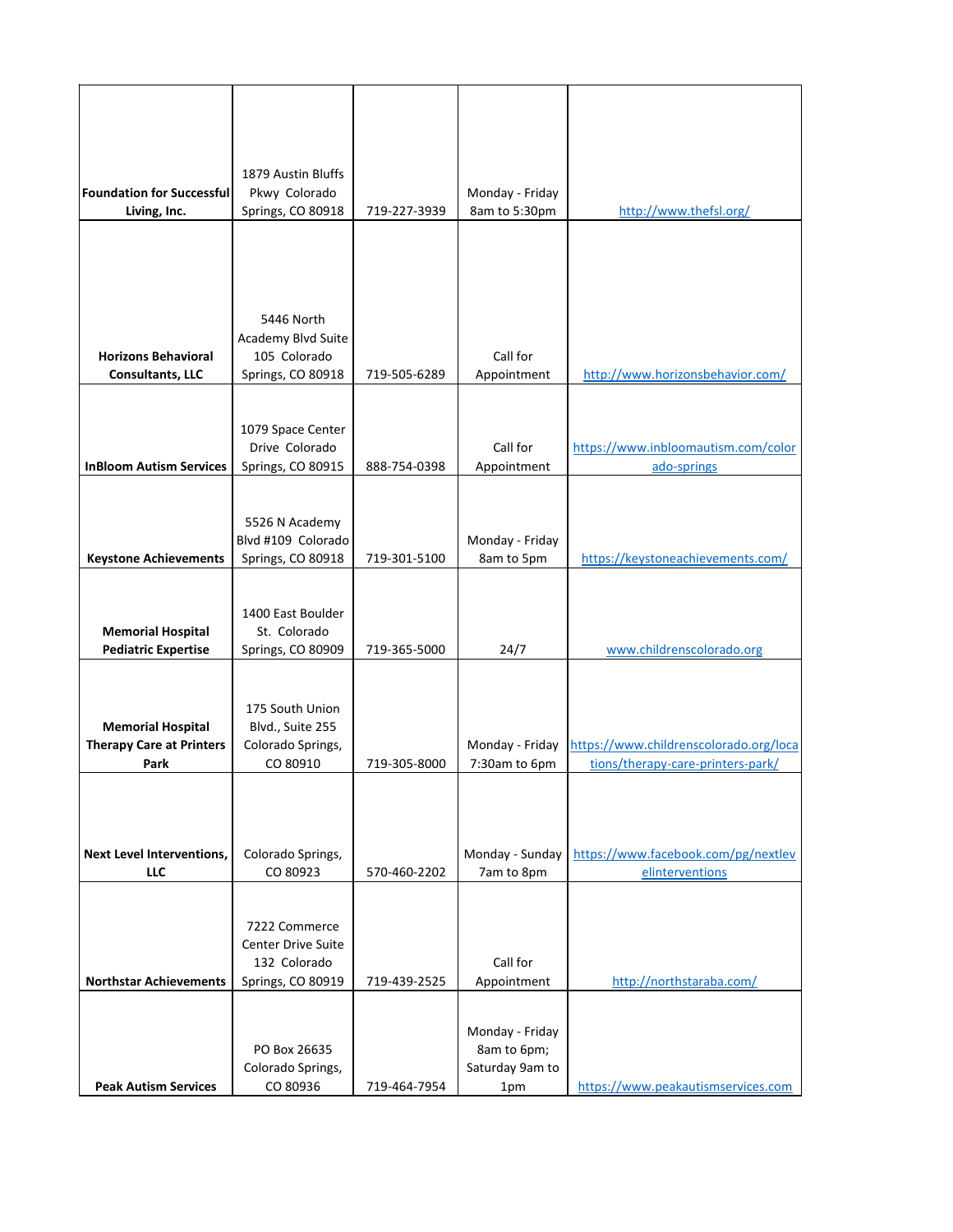|                                 | 1155 Kelly Johnson                    |              |                                |                                        |
|---------------------------------|---------------------------------------|--------------|--------------------------------|----------------------------------------|
|                                 | Blvd Ste 150                          |              |                                |                                        |
| <b>Pediatric Home Care</b>      | Colorado Springs,<br>CO 80920         | 719-354-2582 | Call for<br>Appointment        | http://pediatrichomecare.com/          |
|                                 |                                       |              |                                |                                        |
|                                 |                                       |              |                                |                                        |
|                                 |                                       |              |                                |                                        |
| <b>Pivotal Behavior</b>         | Colorado Springs,                     |              | Call for                       | http://www.pivotalbehaviorsolutions.co |
| <b>Solutions</b>                | CO 80921                              | 719-310-3870 | Appointment                    | m                                      |
|                                 |                                       |              |                                |                                        |
|                                 | 6050 Erin Park Drive                  |              | Monday - Friday<br>9am to 6pm; |                                        |
|                                 | Colorado Springs,                     |              | Saturday 8:30am                |                                        |
| <b>Playdate B</b>               | CO 80918                              | 719-465-3989 | to 4:30pm                      | http://myplaydate.org/                 |
|                                 |                                       |              |                                |                                        |
|                                 | 4905 N Union Blvd                     |              |                                |                                        |
|                                 | Suite 200 Colorado                    |              | Call for                       |                                        |
| <b>Positive Outcomes, LLC.</b>  | Springs, CO 80918                     | 970-219-9089 | Appointment                    | http://positiveoutcomesllc.com/        |
|                                 |                                       |              |                                |                                        |
|                                 | 2790 Academy Blvd.                    |              |                                |                                        |
|                                 | North, Suite 227<br>Colorado Springs, |              | Monday - Friday                |                                        |
| <b>Rehab for All</b>            | CO 80917                              | 719-425-7771 | 8am to 5pm                     | http://www.rehabforall.com             |
|                                 |                                       |              |                                |                                        |
|                                 | 6190 Barnes Rd                        |              |                                |                                        |
| <b>Shandy Clinic - Barnes</b>   | Colorado Springs,                     |              | Monday - Friday                |                                        |
| Clinic                          | CO 80922                              | 719-247-1511 | 8am to 6pm                     | https://www.shandyclinic.com/          |
|                                 |                                       |              |                                |                                        |
|                                 |                                       |              |                                |                                        |
|                                 | 3625 Citadel Drive                    |              |                                |                                        |
| <b>Shandy Clinic - Central</b>  | South Colorado                        |              | Tuesday - Friday               |                                        |
| <b>Clinic</b>                   | Springs, CO 80909                     | 719-301-0002 | 8am to 6pm                     | https://www.shandyclinic.com/          |
|                                 |                                       |              |                                |                                        |
|                                 |                                       |              |                                |                                        |
|                                 |                                       |              | Monday -                       |                                        |
| <b>Shandy Clinic - Fountain</b> | 901 N Santa Fe Ave                    |              | Thursday 8am to                |                                        |
| <b>Clinic</b>                   | Fountain, CO 80817                    | 719-822-0500 | 6pm                            | https://www.shandyclinic.com/          |
|                                 |                                       |              |                                |                                        |
|                                 | 917 E Moreno Ste                      |              | Monday -                       |                                        |
| <b>Shandy Clinic - Helen</b>    | 150 Colorado                          |              | Thursday 8am to                |                                        |
| <b>Hunt Clinic</b>              | Springs, CO 80903                     | 719-623-6650 | 6pm                            | https://www.shandyclinic.com/          |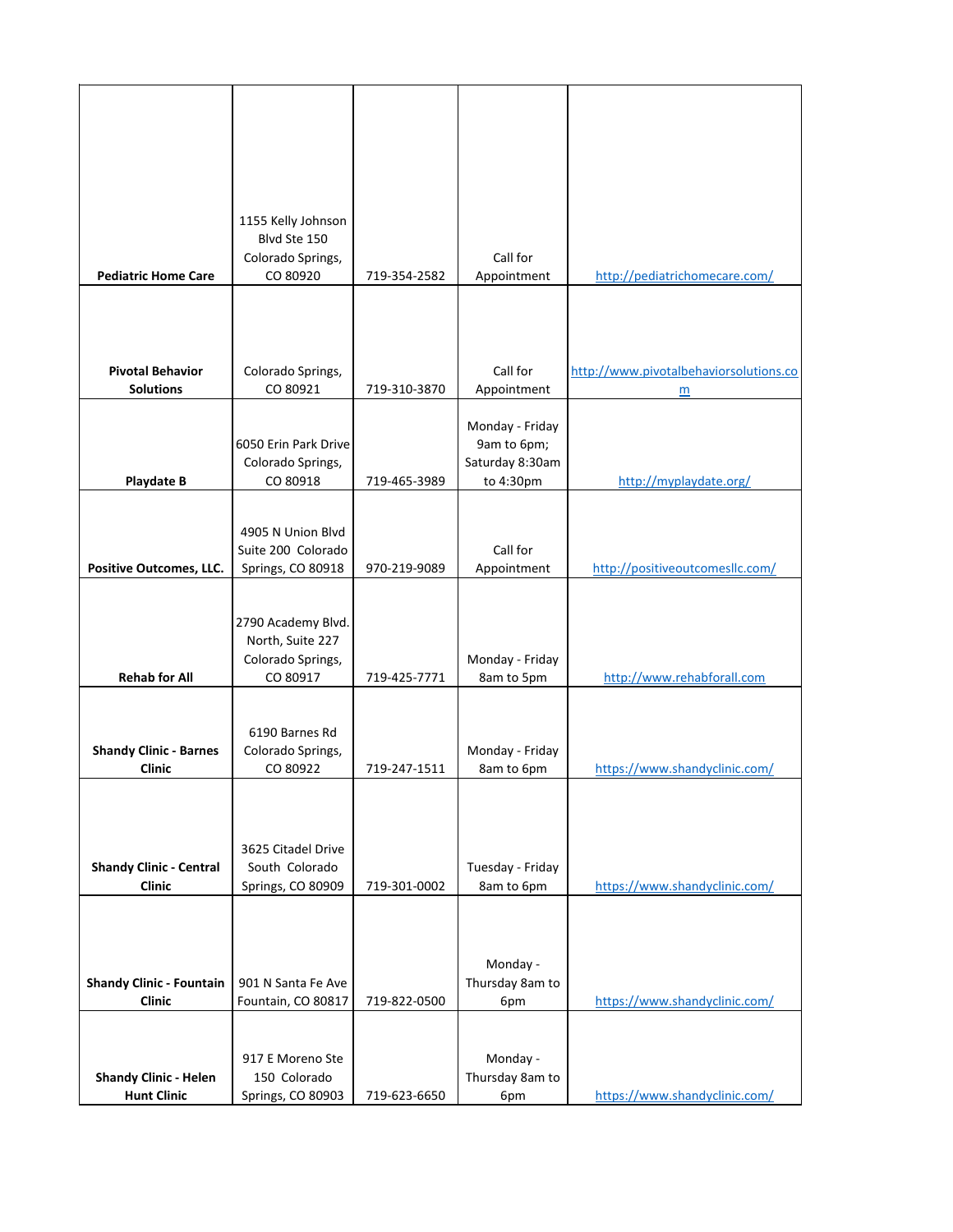|                                  | 8540 Scarborough    |                    |                  |                                      |
|----------------------------------|---------------------|--------------------|------------------|--------------------------------------|
|                                  |                     |                    |                  |                                      |
|                                  | Drive Ste 300       |                    |                  |                                      |
| <b>Shandy Clinic - North</b>     | Colorado Springs,   |                    | Monday - Friday  |                                      |
| <b>Clinic</b>                    | CO 80923            | 719-822-0900       | 8am to 6pm       | https://www.shandyclinic.com/        |
|                                  |                     |                    |                  |                                      |
|                                  |                     |                    |                  |                                      |
|                                  |                     |                    |                  |                                      |
| <b>Shandy Clinic - Pueblo</b>    | 1301 Fortino Blvd   |                    | Tuesday - Friday |                                      |
| <b>North Clinic</b>              | Pueblo, CO 81008    | 719-696-7799       | 8am to 6pm       | https://www.shandyclinic.com/        |
|                                  |                     |                    |                  |                                      |
|                                  |                     |                    |                  |                                      |
|                                  |                     |                    |                  |                                      |
|                                  | 830 Tenderfoot Hill |                    |                  |                                      |
|                                  | Road Ste 100        |                    | Monday -         |                                      |
| <b>Shandy Clinic - South</b>     | Colorado Springs,   |                    | Thursday 8am to  |                                      |
| <b>Clinic</b>                    | CO 80906            | 719-623-4500       | 6pm              | https://www.shandyclinic.com/        |
|                                  |                     |                    |                  |                                      |
|                                  |                     |                    |                  |                                      |
|                                  | 155 Printers Pkwy   |                    | Monday -         |                                      |
| <b>Shandy Clinic - Thrive</b>    | ste 100 Colorado    |                    | Thursday 8am to  |                                      |
| <b>Clinic</b>                    | Springs, CO 80910   | 719-623-6644       | 6pm              | https://www.shandyclinic.com/        |
|                                  |                     |                    |                  |                                      |
|                                  |                     |                    |                  |                                      |
|                                  |                     |                    |                  |                                      |
| <b>Shandy Clinic -Pueblo</b>     | 1321 S Prairie Ave  |                    | Tuesday - Friday |                                      |
| <b>South Clinic</b>              | Pueblo, CO 81005    | 719-569-4411       | 8am to 6pm       | https://www.shandyclinic.com/        |
|                                  | 17230 Jackson       |                    |                  |                                      |
|                                  | Creek Pkwy Ste 220  |                    | Monday -         |                                      |
| <b>Shandy Clinic - Tri-Lakes</b> | Monument, CO        |                    | Thursday 8am to  |                                      |
| <b>Clinic</b>                    | 80132               | 719-488-3348       | 6pm              | https://www.shandyclinic.com/        |
|                                  |                     |                    |                  |                                      |
|                                  |                     |                    |                  |                                      |
|                                  | 125 W Palmer Lake   |                    | Monday -         |                                      |
| <b>Soaring Eagles Center for</b> | Drive Pueblo West,  |                    | Thursday 8:30am  |                                      |
| Autism                           | CO 81007            | 719-547-8803       | to 5:30pm        | https://www.soaringeaglesautism.com/ |
|                                  |                     |                    |                  |                                      |
|                                  |                     |                    |                  |                                      |
|                                  |                     |                    |                  |                                      |
|                                  | 1322 N Academy      |                    |                  |                                      |
|                                  | Blvd Ste 201        |                    | Call for         |                                      |
| <b>Summit Behavioral</b>         | Colorado Springs,   |                    |                  |                                      |
| <b>Services</b>                  | CO 80904            | 719-210-7464       | Appointment      | http://www.summitbehavior.com        |
|                                  |                     |                    |                  |                                      |
|                                  |                     |                    |                  |                                      |
|                                  |                     |                    | Monday - Friday  |                                      |
|                                  |                     | 719-679-7961       | 8am to 6pm;      |                                      |
|                                  | Colorado Springs,   | (Office); 719-679- | Saturday 9am to  |                                      |
| <b>Swift Behavioral</b>          | CO 80919            | 7960 (Cell)        | 2pm              | https://www.swiftbehavioral.com/     |
|                                  |                     |                    |                  |                                      |
|                                  |                     |                    |                  |                                      |
|                                  |                     |                    |                  |                                      |
| <b>Thede Family Center for</b>   |                     |                    |                  |                                      |
| <b>Autism and</b>                | 805 S Cascade Ave   |                    |                  |                                      |
| Neurodevelopmental               | Colorado Springs,   |                    | Monday - Friday  |                                      |
| <b>Disorders</b>                 | CO 80903            | 719-473-9200       | 8am to 5pm       | www.heartforlistening.com            |